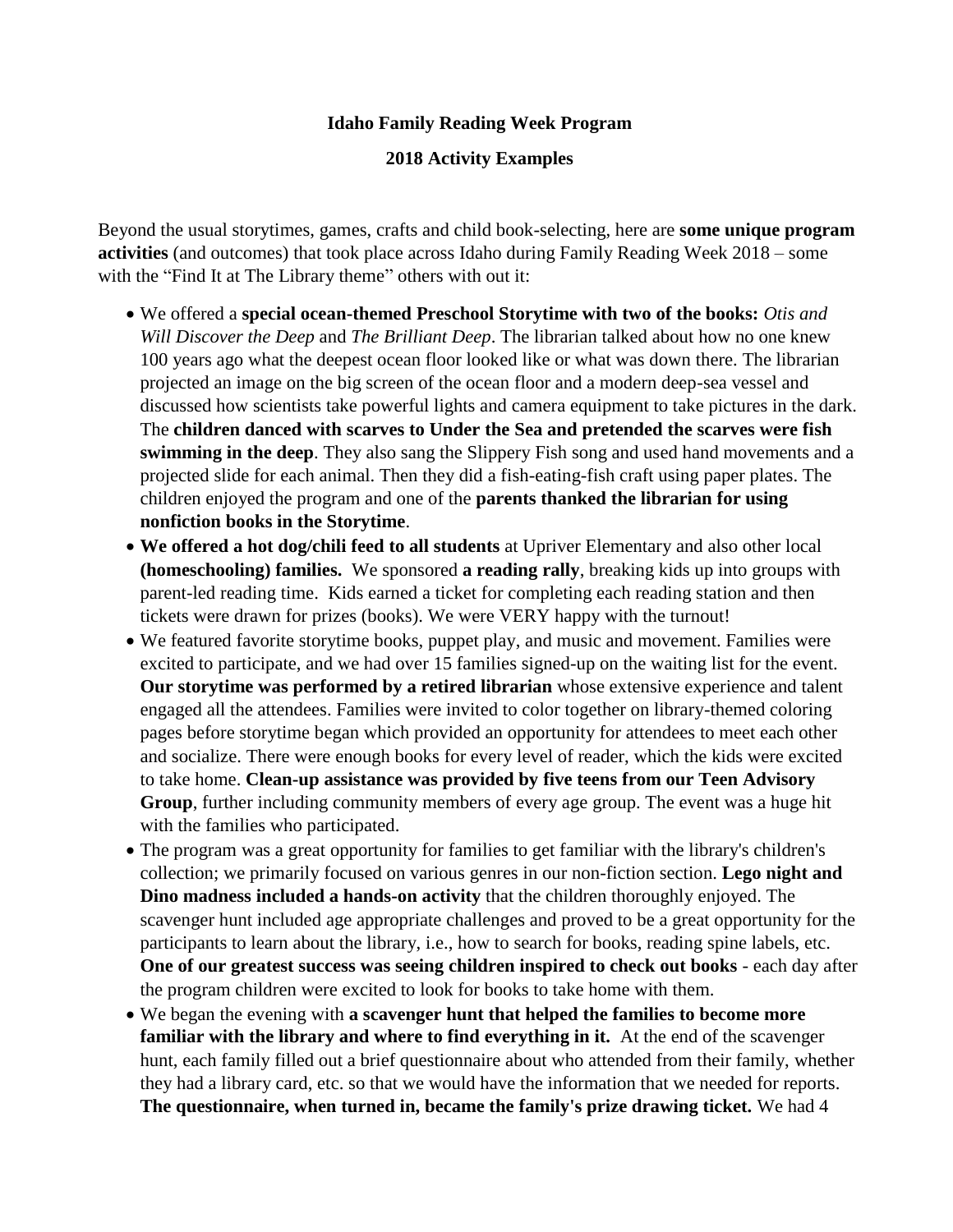stations going throughout the evening including a station where the children decorated book bags with fabric markers and then chose the Idaho book that they wanted to take home, a station to listen to stories, a station with board games the families could play, and a station where they made binary code bracelets and key chain danglers. We concluded the evening with **refreshments and a prize drawing**. Everyone that attended said that they had a great time and thanked us for the going to the effort to put on the program. **We used the wooden tokens from the Summer Stem Grant** and had the children vote if they had fun and if they will return to the library or not. 100% of the votes were a YES!

- We divided our event into two different nights. It was a success because **one[event] was on sight and the other [event] was off library property**. **We decided to combine with another family event with the school.**
- We had a display of eagle books in our library. That was a great way to show beautiful books. With the help of our City Technology Staff and the generosity of Janie Veltkamp, Raptor Biologist with Birds of Prey Northwest, **we were able to visit "live" through a Skype session with Beauty (Bald Eagle) of Beauty and the Beak fame.** \*Special note; this was EPL's FIRST Skype event!
- For FRW we once again had an **after-hours library pajama party**. storytime aged kids and their parents had the opportunity to get the whole library to themselves. This allowed us to take full advantage of our space, we did an inside "Going on a Bear Hunt" storywalk, read several bear books, sang, danced, **ate some snacks and did a craft**. Offering a children's program at night gives the families who can't join us during the daytime an opportunity to come in and sample our services. **We also see more dads participating at this special evening time.** We have been doing an after-hours family read night for several years now, and with this one, it really feels like it has gained enough momentum.
- We oriented the "Find it at your Library' theme to a "sleuth" focus. **Families came dressed in their "clever disguises" and the library also had a costume library available** for those who needed it.
- Our **"Dinner and a Book"** program was a big hit! We served up pizza, stories, a craft and more. Special guests from the Boise Fire Department and library staff read books that either featured fire fighters or tied into the theme After dinner and stories, kids enjoyed a librarythemed I Spy challenge and **families created their own "I Spy" bottles** to take home.
- For our annual **"Book and a Cookie"** event, we had **a story walk outside** where families could participate together. We also had "Guess How Many" games outside too. It was fun seeing families playing on the lawn and reading together. Inside we had a popcorn walk, which is like a cake walk. In the Community Room, books were set on tables according to age as families picked their books and received a cookie and went outside. **In our story garden families were sitting on the benches reading books together and eating their cookis and popcorn.** Our director was at a computer helping everyone **sign up for our newsletter**. We also **highlighted our STEM kits and programs and our new Digitzation Station.** We also had a Story Time where families listened to stories. It was so exciting to see families enjoying the different stations and just being together and reading in the Story Garden. That is what makes all of the craziness worth it.